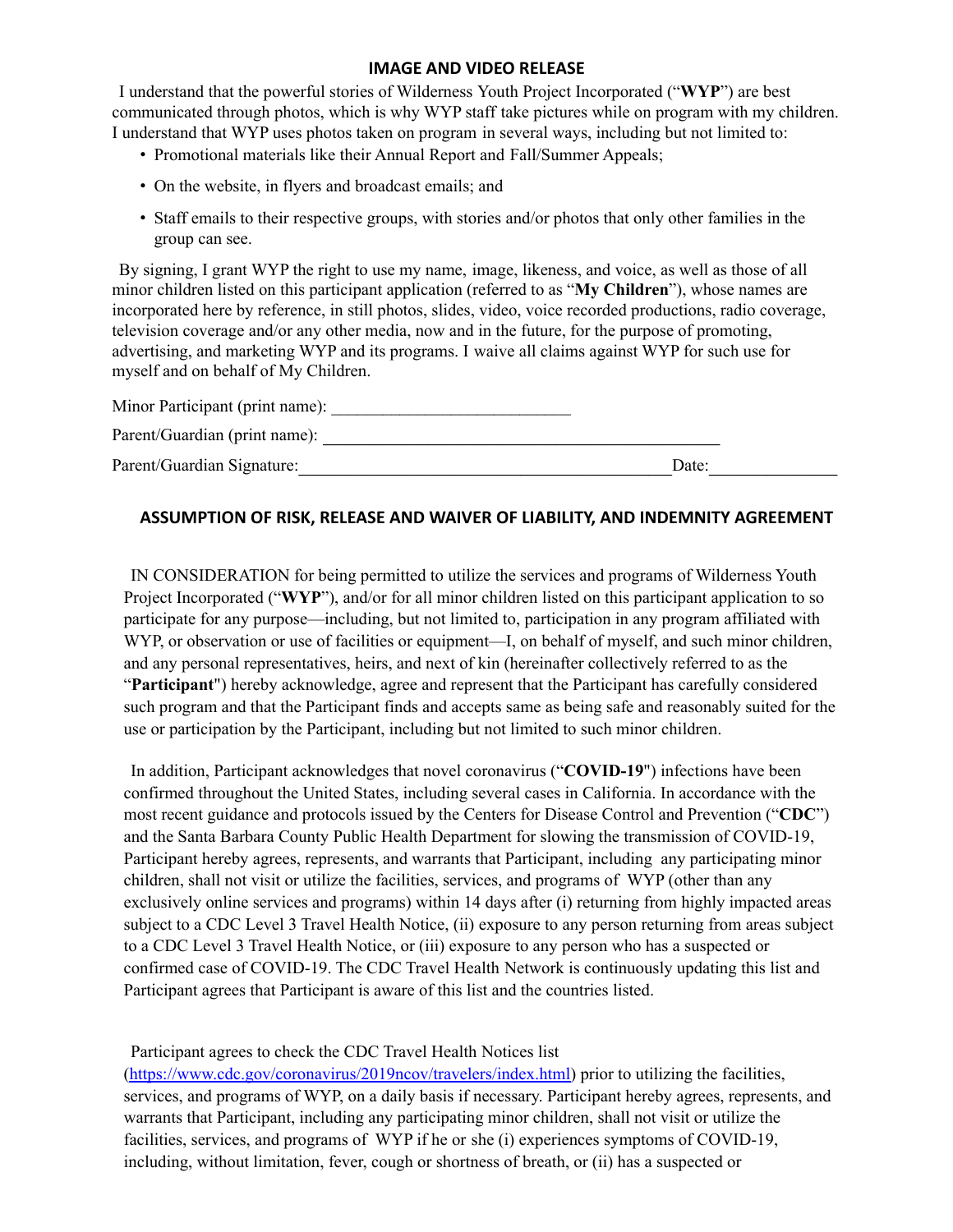diagnosed/confirmed case of COVID-19. Participant agrees to notify WYP immediately if Participant believes that any of the foregoing access/use restrictions may apply.

WYP has taken certain steps to implement recommended guidance and protocols issued by the Public Health Agencies for slowing the transmission of COVID-19, including, without limitation, the access/use restrictions set forth above. Participant acknowledges and agrees that WYP may revise its procedures at any time based on updated recommended guidance and protocols issued by the Public Health Agencies and further agrees to comply with WYP's revised procedures prior to utilizing the facilities, services, and programs of WYP. Participant further acknowledges and agrees that, due to the nature of the facilities, services, and programs offered by WYP, social distancing of 6 feet per person among children and their caregivers in a childcare setting is not possible. Participant fully understands and appreciates both the known and potential dangers of utilizing the facilities, services, and programs of WYP and that use thereof by the and/or such participating children may, despite WYP's reasonable efforts to mitigate such dangers, result in exposure to COVID- 19, which could result in quarantine requirements, serious illness, disability, and/or death.

IN FURTHER CONSIDERATION OF BEING PERMITTED TO WYP FOR ANY PURPOSE INCLUDING,

BUT NOT LIMITED TO, PARTICIPATION IN ANY PROGRAM AFFILIATED WITH WYP, OR OBSERVATION OR USE OF FACILITIES OR EQUIPMENT. THE PARTICIPANT HEREBY AGREES TO THE FOLLOWING:

THE PARTICIPANT, ON BEHALF OF HIMSELF OR HERSELF, AND ON BEHALF OF SUCH PARTICIPATING CHILDREN, RELEASES, WAIVES, DISCHARGES AND COVENANTS NOT TO SUE WYP, its directors, officers,

employees, volunteers and agents from all liability to the Participant or such participating children and all personal representatives, assigns, heirs, and next of kin of the Participant or such participating children for any loss or damage, and any claim or demands on account of any property damage or any injury to, or an illness or the death of, the undersigned or such participating children (or any person who may contract COVID-19, directly or indirectly, from the Participant or such participating children) whether caused by the negligence, active or passive, of WYP or otherwise while the Participant or such participating children are in, upon, or about the premises or any facilities or equipment therein or participating in any program affiliated with WYP.

THE PARTICIPANT EXPRESSLY AND KNOWINGLY WAIVES ALL RIGHTS UNDER CALIFORNIA CIVIL CODE SECTION 1542, WHICH PROVIDES: "A GENERAL RELEASE DOES NOT EXTEND TO CLAIMS THAT THE CREDITOR OR RELEASING PARTY DOES NOT KNOW OR SUSPECT TO EXIST IN HIS OR HER FAVOR AT THE TIME OF EXECUTING THE RELEASE AND THAT, IF KNOWN BY HIM OR HER, WOULD HAVE MATERIALLY AFFECTED HIS OR HER SETTLEMENT WITH THE DEBTOR OR RELEASED PARTY."

THE PARTICIPANT HEREBY AGREES TO INDEMNIFY AND SAVE AND HOLD HARMLESS WYP, its directors, officers, employees, volunteers and agents, and each of them, from any loss, liability, damages or costs they may incur, whether caused by the negligence, active or passive, or otherwise while the Participant or any participating child is in, upon, or about the premises or any facilities or equipment therein or participating in any program affiliated with WYP. The Participant understands and agrees that WYP is not required to provide insurance to cover the Participant or such participating children in the event they suffer illness, injury, death, property loss, theft or damage of any sort upon, or about the premises or any facilities or equipment therein or participating in any program affiliated with WYP.

The Participant agrees and acknowledges that use of WYP facilities and services, and participation in WYP programs, may involve inherent danger and risk, including, without limitation, the risk of physical